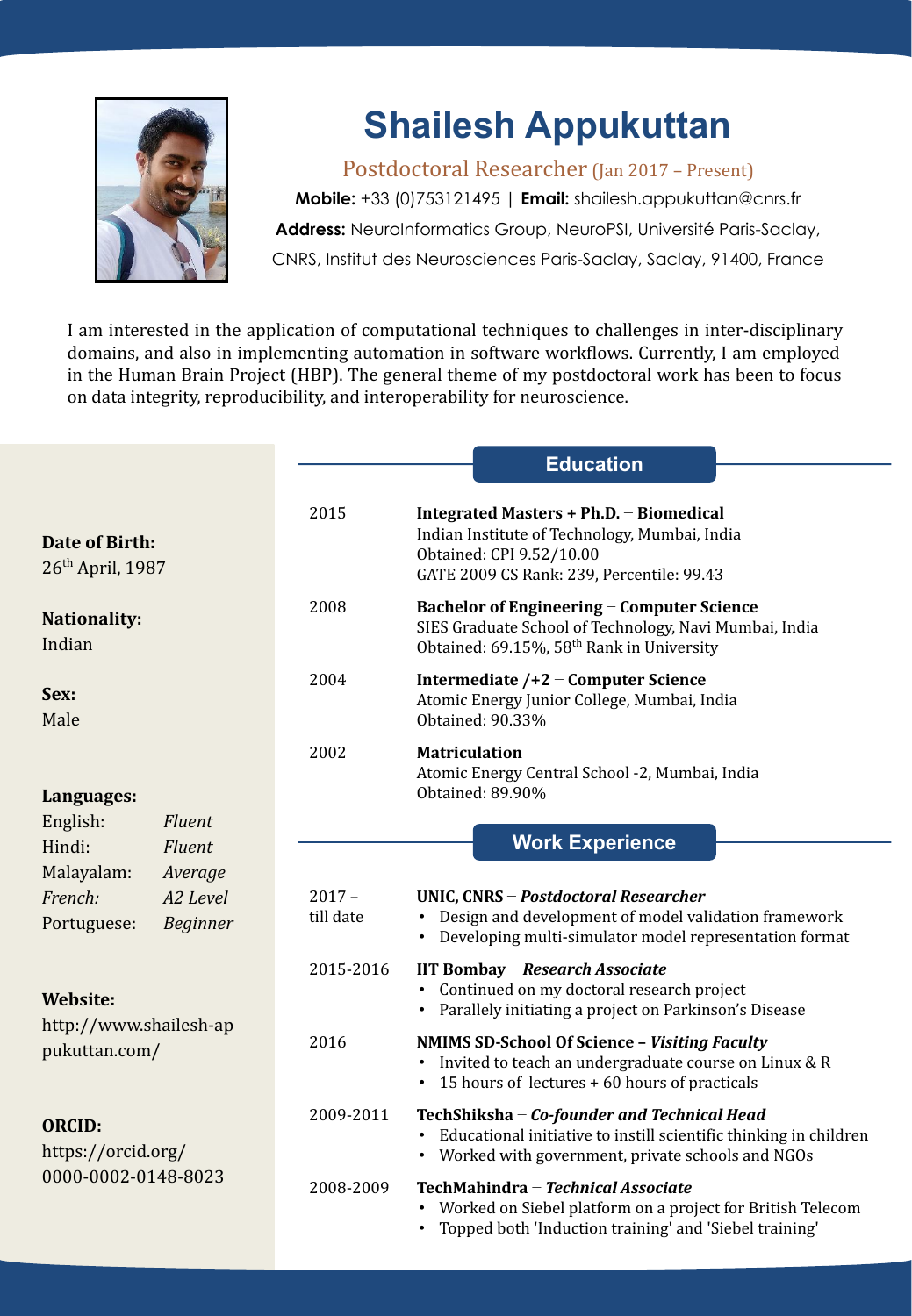#### **Publications**

- ✔ **Appukuttan, S.,** Bologna, L., Migliore, M., Schürmann, F., & Davison, A. (2021). EBRAINS Live *Papers-Interactive resource sheets for computational studies in neuroscience*. OSF Preprints: https://doi.org/10.31219/osf.io/4uvdy
- ✔ **Appukuttan, S.**, Brain, K. L., & Manchanda, R. (2021). *Effect of Variations in Gap Junctional Coupling on the Frequency of Oscillatory Action Potentials in a Smooth Muscle Syncytium*. Frontiers in Physiology, 12.
- ✔ Sáray, S., Rössert, C. A., **Appukuttan, S.**, Migliore, R., Vitale, P., Lupascu, C. A., ... & Káli, S. (2021). *HippoUnit: A software tool for the automated testing and systematic comparison of detailed models of hippocampal neurons based on electrophysiological data*. PLoS computational biology, 17(1), e1008114.
- ✔ **Appukuttan, S.**, Mandge, D., & Manchanda, R. (2020, March). *Implementation of Syncytial Models in NEURON Simulator for Improved Efficiency*. In 2020 28th Euromicro International Conference on Parallel, Distributed and Network-Based Processing (PDP) (pp. 266-273). IEEE.
- ✔ Manchanda, R., **Appukuttan, S.**, & Padmakumar, M. (2019). *Electrophysiology of Syncytial Smooth Muscle*. Journal of experimental neuroscience, 13, 1179069518821917.
- ✔ **Appukuttan, S.**, Padmakumar, M., Young, J. S., Brain, K. L., & Manchanda, R. (2018). *Investigation of the syncytial nature of detrusor smooth muscle as a determinant of action potential shape*. Frontiers in physiology, 9, 1300.
- ✔ **Appukuttan, S.**, Brain, K. L., & Manchanda, R. (2017). *Modeling extracellular fields for a three-dimensional network of cells using neuron*. Journal of Neuroscience Methods, 290, 27-38.
- ✔ **Appukuttan, S.**, Brain, K., & Manchanda, R. (2017). *Investigation of action potential propagation in a syncytium*. Biomed. Res. J, 4(1), 102-115.
- ✔ **Appukuttan, S.**, Padmakumar, M., Brain, K. L., & Manchanda, R. (2017). *A Method for the Analysis of AP Foot Convexity: Insights into Smooth Muscle Biophysics*. Frontiers in bioengineering and biotechnology, 5.
- ✔ **Appukuttan, S.**, & Manchanda, R. (2016). *Independence of AP propagation velocity to transjunctional voltage dependence of gap junctional coupling*. The Siberian Scientific Medical Journal, 36(1), 80-85.
- ✔ **Appukuttan, S.**, Sathe, R., & Manchanda, R. (2016). *Influence of Gap Junction Subtypes on Passive and Active Electrical Properties of Syncytial Tissues*. Accepted at ICSMB 2016, India. IEEE Xplore Digital Library.
- ✔ **Appukuttan, S.**, Brain, K. L., & Manchanda, R. (2015). *A computational model of urinary bladder smooth muscle syncytium*. Journal of Computational Neuroscience, 38(1), 167-187.